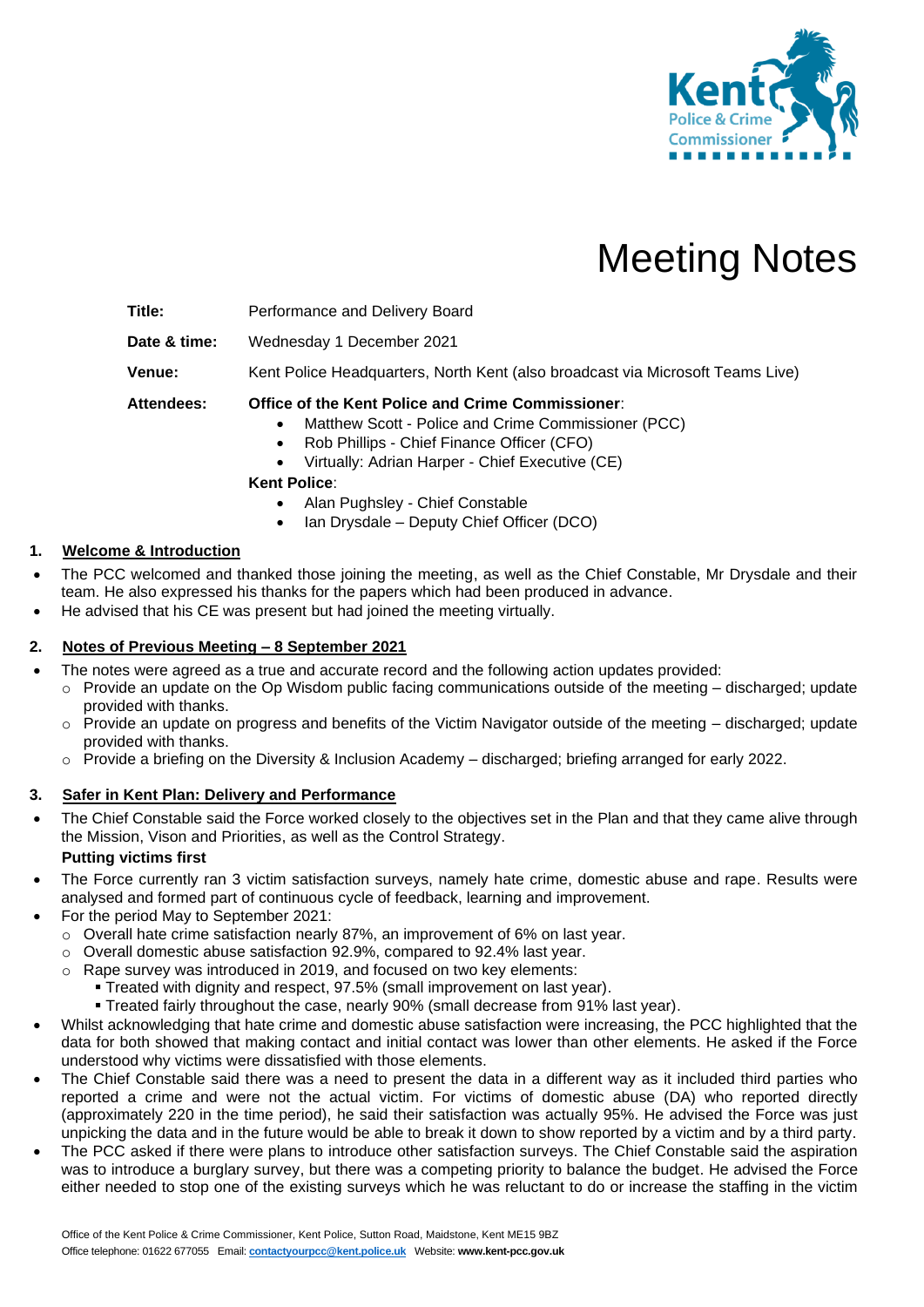satisfaction area which was his intention. He added that he hoped to bring in a burglary survey either in January 2022 or at the latest, the start of the new financial year.

- Referencing the recent public engagement sessions around violence against women and girls (VAWG), the PCC asked about key messages and lessons the Force had learned. Thanking the PCC for his support, the Chief Constable said it was important the public saw the police and PCC standing toe to toe on the matter, adding that the PCC's survey responses had helped to shape the sessions and the Force's thinking and understanding. He advised that the reason for holding the sessions was due to his belief, supported by the PCC, that the murder of Sarah Everard was a watershed moment in policing. He explained that three broad themes came out of the sessions: 1) people were pleased and reassured that VAWG was, and would continue to be a Force priority as well as feeling more informed highlighted a need to enhance the Force's communications strategy; 2) there were lots of people who wanted to help and work with the Force - had created a new community forum with over 100 members of the public who were helping to shape local delivery; and 3) on occasions the Force hadn't quite got it right – this feedback was heard, with learning and improvements already underway. He said other themes also came out but the sessions were just the beginning, adding it was important to weave the qualitative feedback and quantitative analysis together to shape local delivery.
- The PCC advised that his VAWG survey had now closed with over 8,200 responses alongside 2,800 responses to the Police and Crime Plan survey. He advised that his team were currently analysing the data, including free text fields and that he hoped to be able to share the findings with the Force very soon and publish them in the New Year.
- The PCC commented that he had attended 3 of the public engagement sessions and he thought the Force presentation was really helpful and positive. He said it had been a worthwhile exercise and commended the Chief Constable, adding that he didn't know if any other Force was engaging with the public in the same way.

#### **Fighting crime and anti-social behaviour**

- Noting that Covid impacted on the 2020 data, the Chief Constable reported on the period May to September 2021:
	- $\circ$  Victim based crime increase of 5.5% compared to 2020, but reduction of 7.5% on 2019 (5,396 fewer victims).
	- o Burglary residential 130 less offences compared to 2020 and strong performance considering people were at home more due to Covid; decrease of over 1,000 offences against 2019.
	- o Burglary residential dwelling 21 less offences compared to 2020, and 32% decrease against 2019 (nearly 700 fewer victims).
	- o Burglary business and community 6% reduction compared to 2020 and 52% reduction against 2019.
	- o ASB 37% reduction compared to 2020 (9,501 fewer incidents); Covid related incidents accounted for 4% compared to 19% between January and April 2021.
- Consisting of 32 investigators split across the 3 Divisions, the Chief Constable stated that the Crime Squad focused on serious acquisitive crime. Referring to examples, he said they were doing incredibly well and that it should be noted all the officers were a direct result of local taxation (i.e. precept increases).
- The PCC commended the Force for the strong performance, particularly around burglary. In terms of ASB, he asked if the easing of Covid restrictions was contributing to the reduction in incidents. Confirming it was, the Chief Constable said comparing the most recent months with 2019, there were about 5% or 700-800 less incidents now.
- In light of the concerns around VAWG and particularly the potential reporting of misogynistic incidents in the future, the PCC asked if the THRIVE principles used by the Force Control Room to assess incidents had been reviewed. The Chief Constable confirmed that following testing they were found to be fine, adding that any elements of misogyny would be identified and where appropriate escalated in terms of investigation. Noting that misogyny was not currently a crime type recorded nationally, he said if or when that changed, the Force's approach would also change.

## **Tackling Abuse, exploitation and violence**

- For the five month period May to September 2021:
	- o DA: decrease of 4.8% (or 856 less offences) compared to 2020. Noting that due to Covid people were literally locked in last year, the Chief Constable explained that the Force had introduced proactive work around hidden harms which was continuing. He also advised he was pushing hard on the arrest rate because he believed there was more the Force could and should be doing. He highlighted two recent changes he hoped would lead to an improvement, namely the creation of a bespoke Detective Chief Superintendent post to focus on DA and the posting of experienced detectives into the Vulnerable Investigations Team to bolster resources.
	- o Rape offences: increase of 87 compared to 2020; the Chief Constable commented that he was pleased to see an increase in the charge rate of 1.1% compared to 2020 and of 3.1% on 2019.
	- o Violent crime: increase of 6.9% compared to 2020; the Chief Constable advised it was another area of focus and also highlighted the Force's 97% recording accuracy rate.
	- $\circ$  Robbery: 125 less victims compared to 2020; the Chief Constable advised this was significant as there were fewer people on the street last year due to Covid. He also said the arrest rate had dropped slightly and was a focus.
	- o Sexual offences: 455 more victims compared to 2020; the Chief Constable said the Force was trying to understand the reasons for the increase.
	- o Violence against the person: increase of 6.6% compared to 2020; the Chief Constable noted that the greatest increase related to violence without injury offences and not the very violent offences.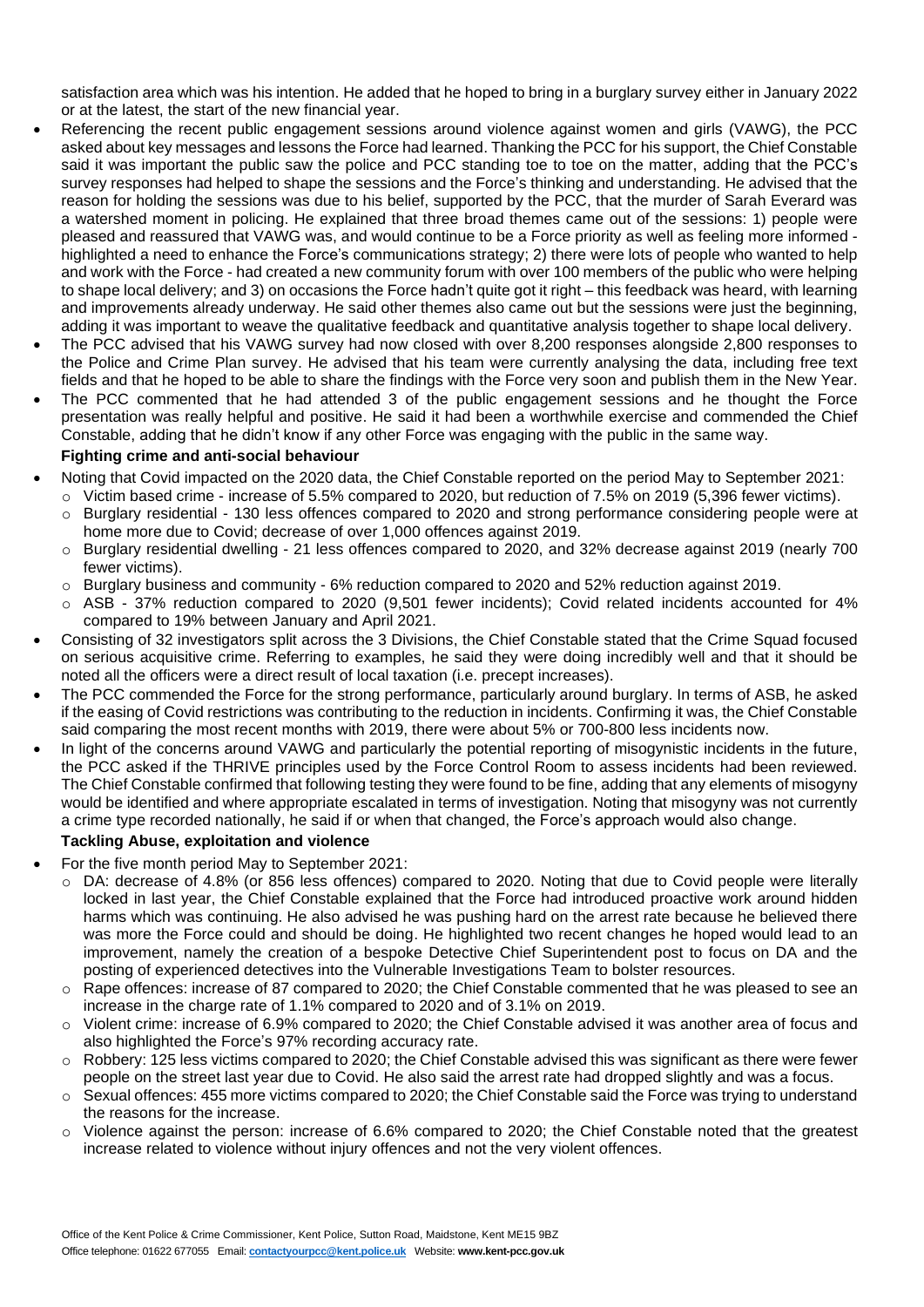- In terms of County lines, the Chief Constable reported a reduction from 46 to 40 in the last quarter. He said the Force was getting guilty pleas as a result of the strong evidence gathered and that a new Central County Line team had been created and was in its infancy.
- Referring to Operation Eminent, the Force's dedicated operation to reduce knife crime, the Chief Constable advised that in the period July to September 2021 there were over 1200 arrests, 1300 Stop & Searches, 900 drug seizures and approximately 500 weapon seizures.
- In relation to fraud, the Chief Constable stated that the National Fraud Intelligence Bureau (NFIB) helped forces and partners disrupt and catch criminals and sat alongside Action Fraud within the City of London Police which was the national lead for economic crime. He said all NFIB referrals for Kent were sent to the Economic Crime Unit and assessed by the Primary Investigation Team who would either deal with it, or pass it to other teams including local policing or CID, the Volume Fraud Team or Complex Fraud Team.
- With regards to the increase in rape and sexual offences, the PCC asked about the Force's understanding and whether it was due to the reporting of non-recent offences linked to lockdown or greater victim confidence. The Chief Constable advised it was a mixture of both and also linked to Crime Data Integrity - the fact that if a crime was reported, it would be recorded. He noted that the VAWG engagement sessions had also led to the disclosure of offences not previously reported, adding that the Force wanted the public to report all such offences and would always do the very best it could for victims.
- Referring to stalking and in particular male victims', the PCC asked what the Force was doing to increase the confidence of victims to come forward and receive support. The Chief Constable said the Force had worked with the PCC's Office and local communities to raise public awareness and encourage victims to come forward. Internally, officers and staff had received training to ensure offences were recorded properly and at an early stage and Multiagency Stalking Intervention Panels had also been introduced. Since the introduction of the Panels, 45 Stalking Prevention Orders had been imposed allowing restrictions and controls to be put on offenders.

## **Combatting organised crime and gangs**

- The Chief Constable said organised crime had always been, and would always be a priority for the Force as it had a massive impact on local communities.
- The collaborated Kent and Essex SCD lead on organised crime but had a really strong connection to communities through Local Policing Teams (LPTs) and Community Safety Units (CSUs).
- Organised crime was tackled through the well tested 4 pillar approach Prevent, Protect, Prepare and Pursue with operations involving close working with the National Crime Agency (NCA) and regional colleagues.
- Paying tribute to the SCD, the PCC said that due to the nature of their work it was often not seen or visible. He added that having had the privilege of attending SCD award ceremonies, they were tackling some really nasty individuals and doing first class, brilliant work to make the county safer.
- Noting that one of the ways in which organised crime could be visible in local communities was through ATM thefts, the PCC asked for an update on work to tackle the issue. Acknowledging that live operations limited what he could say, the Chief Constable advised there was a national bespoke operation which ran every year from about September up to the Christmas period. He said it involved dedicated resources building an intelligence picture around i) locations - ATM's that may be more vulnerable than others and ii) offenders and behaviour – looking at individuals of interest and also pre-cursor offences, in the main theft of plant and heavy machinery and flatbed trucks.
- Recognising the importance of regional support, the PCC asked how the Force worked with the ROCU to tackle serious and organised crime. The Chief Constable said the main interaction with the ROCU was through the SCD, with intelligence being shared on a daily basis and officers and staff attending relevant meetings. In terms of the Government uplift, he highlighted that some resource had to go towards regional capability and capacity so there was a need to ensure the Force got a return on its investment. He advised that ERSOU staff now physically sat in Kent, but one of the challenges to getting a regional day to day response was finding estate within the county for the deployment of people on a regular basis; not just a drop in. He added with the investment of more officers and possibly staff into the region, there was a need to utilise the estate in Kent or close to the border to maximise the benefits.

## **Providing visible neighbourhood policing and effective roads policing**

- The Chief Constable reported that each of the 13 districts had dedicated LPTs and CSUs either co-located or working in a co-located way and focused on prevention, community engagement and solving local problems. He said this was enhanced with 53 Town Centre Officers and over 200 dedicated PCSOs, geographically located so that every member of the public had a named individual wherever they lived.
- Whilst relatively new, the Chief Constable said he was pleased with My Community Voice, a new technology transforming how the Force engaged with the public. He explained that it enabled the Force to keep the public up to date with news, alerts, appeals, events and general activities and they could also advise what was important to them. He said it could provide information at street, ward or district level, was accessible in over 100 different languages and was very interactive so the public could choose exactly what and how they wanted to receive information. He added that in the first year, the Force wanted to get at least 10% of communities signed up.
- The Chief Constable referred to 20 officers working in dedicated co-located multi-agency Taskforces in Maidstone, Medway and Margate and the recently introduced Schools Unit – 25 officers working across 60 schools – with an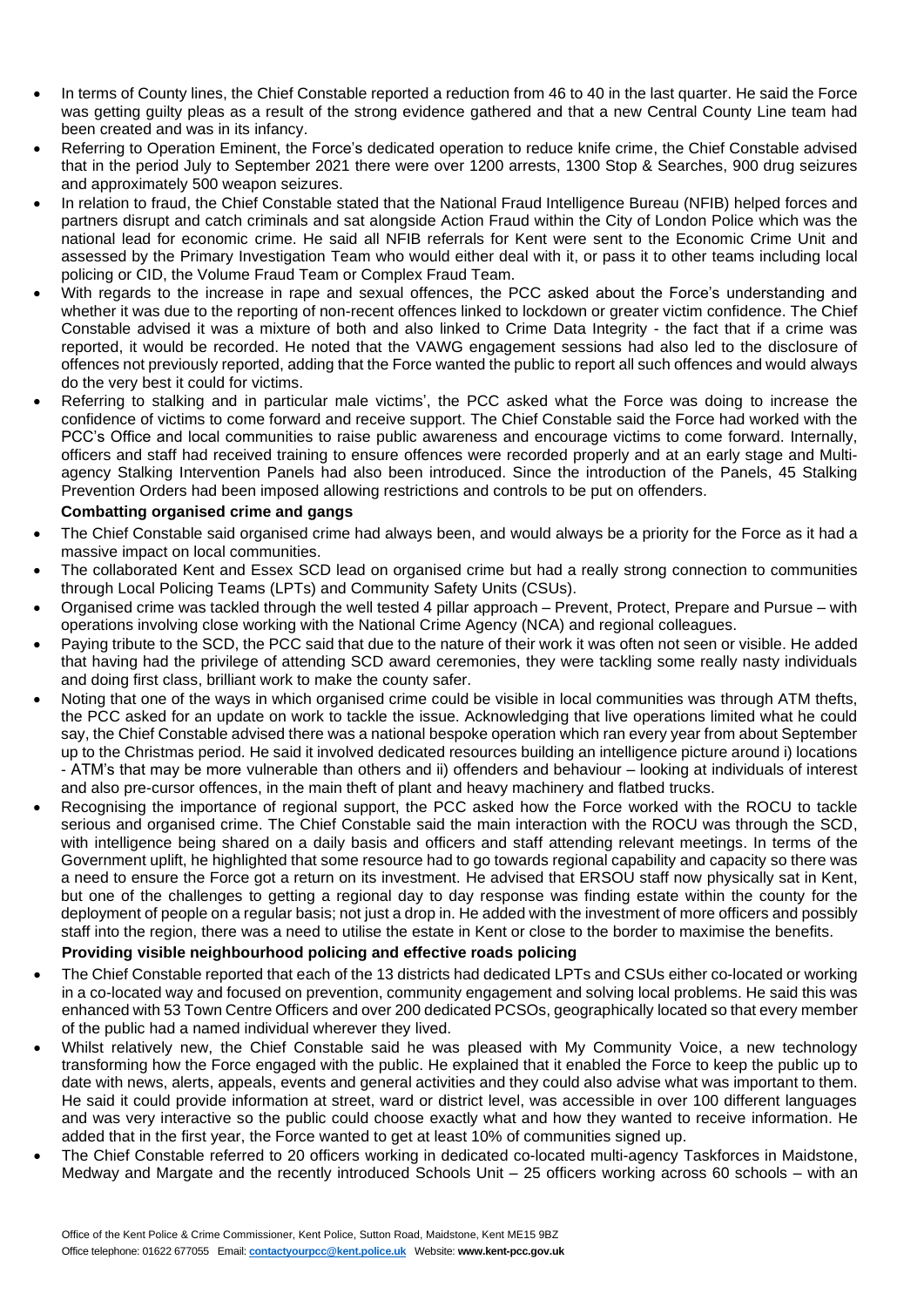ambition to have 70 officers working across all secondary schools, as well as engaging with year 5 and 6 pupils. He said the Unit was currently not up to establishment due to competing finance and resource demands.

- The Problem Solving Taskforce was the first of its kind in the UK; 24 PCSOs working with CSUs and partners taking enforcement action, environmental improvements and providing visible policing in areas with long-standing problems.
	- In terms of Citizens in Policing, the Chief Constable reported:
	- o 352 Special Constables.
	- o 149 Support Volunteers and growing.
	- o 14 new SpeedWatch schemes; 4,709 people were recorded for speeding in July highest number ever. Abuse against volunteers was being addressed urgently by officers working alongside them, with a dedicated PC post recently advertised.
	- $\circ$  Following a successful Mini-cadet pilot in Dartford, a further 17 schools on board as at the end of October; reaching a further 200 children aged 8-11.
	- $\circ$  435 Police Cadets; with Dartford and Folkestone re-launching will be up to 500, with 360 on waiting list.
	- o 101 Community Police Volunteers.
- The Chief Constable advised that Tactical Operations included Firearms, Dogs, Search & Marine, Roads Policing Unit (RPU), Proactive Targeting Team and Rural Liaison Team.
- On the subject of making the roads safer, the PCC asked for an update on e-scooters; how many had been seized and was there a communications plan in run up to Christmas to remind people of the legalities around use. The Chief Constable stated that in October the Force seized 52 scooters and about 270 people were dealt with for offences (up from 90 last year). He advised messaging was about to go out, but officers and staff had already engaged with local shops. He said they should not be used on pavements and were classed as a motor vehicle requiring insurance and other safeguards to use on the road, adding they should only be used on private land or in national pilot scheme areas such as Canterbury.
- Thanking the Chief Constable for his update and the work being done, the PCC said for a person with sight or hearing loss the chances of being able to step out the way when they were being ridden inappropriately was remote.
- The PCC asked about road safety campaigns in the run up to Christmas and the Chief Constable advised that there were always national campaigns, but local operations would focus on the fatal 4 with more officers out on the street, providing more visibility and stopping a lot more people using the road network.

# **Delivering an efficient and accessible service**

- The Chief Constable highlighted that S136 detentions had continued to reduce since December 2019, with over 400 less detentions. He said ACC Ayling had done some great work with partners resulting in less time being spent dealing with S136 detentions and individuals in crisis receiving the right care instead of being detained by the police. He added that whilst there was more to be done, it felt like a positive change and was good to see.
- In terms of the public's ability to contact the Force, the Chief Constable reported the following:
	- $\circ$  999 highest volume of calls since 2016; not just receiving more calls in Kent but reflected nationally. Attrition rate of about 1.7%; whilst not a target, the Force aimed to keep below 2%. Queuing time of 17 seconds on average.
	- $\circ$  101 attrition rate up to about 18%; higher than used to, but 999 demand having an impact and so the Force continued to promote alternative contact options.
	- o Channel shift since started offering alternative options, all digital contact had shown growth. Online Crime Reporting was up 10% compared to 2020 and Live Chat continued to increase with between 3,500-4,000 interactions each month.
- o IMU crime reported increased by 5% compared to 2020, but 6% reduction compared to 2019..
- The PCC said the work the Force had done on mental health over recent years was very impressive and it was good to see the number of S136 detentions decreasing substantially. He added the way the police interacted with those in a crisis was important and the fact that so much was being put in place to deal with demand that shouldn't come to the police was really beneficial.
- Whilst the PCC considered 101 call handling performance to be uncharacteristic and a temporary issue, he sought clarification on what was behind it and also asked for an update on the FCR Post Implementation Review (PIR). The Chief Constable stated that demand was huge and had grown exponentially; on a regular basis in Kent and nationally, the demand on Friday and Saturday nights was akin to New Year's Eve. He also highlighted a pattern of spikes in demand every day from late afternoon into the early hours that had never been seen before and did not follow seasonal trends. He reported they were being resourced, but it was unclear whether they were temporary or would require a permanent change in resourcing. Because of the two issues, he said Phase 1 of the PIR had been escalated so changes could be implemented and Phase 2 delayed slightly; the PCC accepted an offer to bring an update on the PIR to the first meeting in the new financial year. The Chief Constable said he hoped the Force would be able to deliver a good service on both, but he would never apologise for prioritising 999 calls.

## **Action**

## ➢ **Force: provide an update on the FCR PIR at the June 2022 meeting.**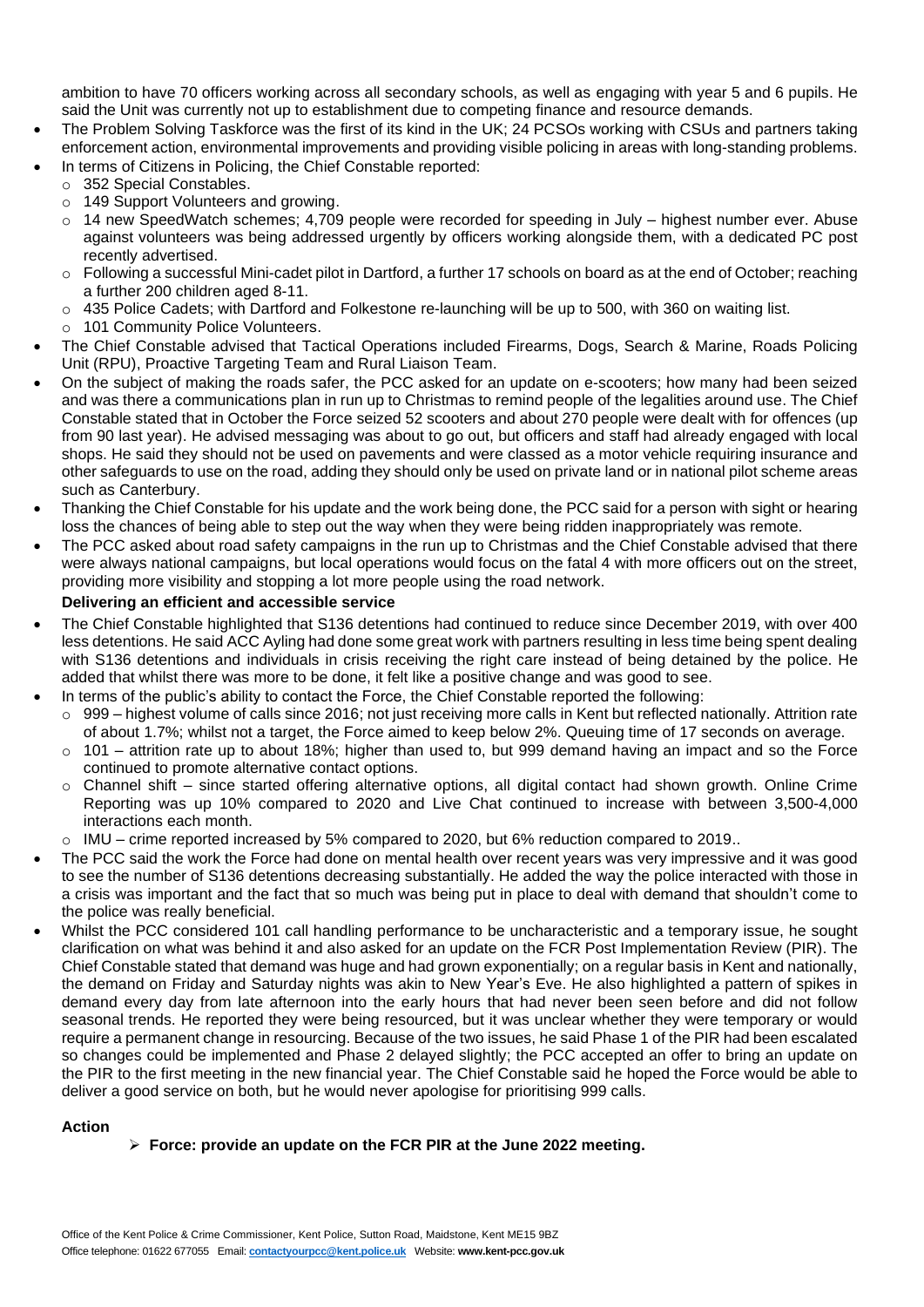## **4. Inspections, Audits & Reviews**

- The DCO advised that as the September meeting focused on VAWG the report was more substantial, adding that any national or local recommendations were incorporated into the work of the Force Inspectorate.
	- o The hidden victims: Report on Hestia's super complaint on the police response to victims of modern slavery Kent was visited as part of the review. Made 3 recommendations for Chief Constable's, one of which relating to understanding the needs of victims included PCCs.
	- $\circ$  Review of policing DA during the pandemic national thematic report based on 19 force visits, including Kent. The Force featured positively, with 3 areas of good practice highlighted.
	- o A joint thematic inspection of the police and CPS response to rape Phase one: From report to police or CPS decision to take no further action - 13 recommendations; 7 specifically for Chief Constables. Concluded there needed to be an urgent, profound and fundamental shift in how rape cases were investigated and prosecuted. Phase two will consider cases from charge through to disposal.
	- State of Policing The Annual Assessment of Policing in England and Wales 2020 the DCO said it found an appropriate and pragmatic balance between praising the police, particularly around the challenges of Covid, and areas where it needed to do better and be mindful of for the future.
	- o A shared confidence: sensitive intelligence A summary of how law enforcement agencies use sensitive intelligence - the DCO said much of the report hadn't been published due to its sensitive nature but it was borne out of the Anthony Grainger public enquiry. No specific recommendations for police.
	- o A review of 'Fraud: Time to choose' review of progress against the recommendations and Areas of Improvement (AFI) set out in initial report published in April 2019. Kent's recommendations and AFI's were assessed by HMICFRS and closed as complete.
	- o Super complaint publication A duty to protect: Police use of protective measures in cases involving VAWG' 15 recommendations with 7 for Chief Constables. Concluded improvements in data collection were required on the use of protective orders and research conducted on what works.
	- o National child protection inspection post inspection review assessed Force progress against 7 recommendations made in report published September 2019. Found the Force had made strong improvements since the last inspection with positive changes made to ensure children were kept safe.
	- o Police response to violence against women and girls: Final inspection report national thematic report building on interim report published in July 2021. Reported vast improvements in the response to VAWG over the last decade and set five overarching recommendations for a range of agencies, with Chief Constables responsible for two.
	- o PEEL Inspection programme started May 2021 and not finished. Early work included Serious and Organised Crime, Victim Service Assessment and Crime Data Integrity, Armed Policing and Efficiency - the Force did extremely well in all of them. The DCO advised that the methodology and gradings changed during the process, so some early forces would be graded in areas that Kent and others would not be.
	- $\circ$  Custody Inspection all forces visited, with Kent's unannounced inspection taking place in July 2021. Not yet received final report but debrief held and nothing of significance raised in terms of placing people at risk; there were a number of housekeeping issues and areas to improve upon.
- The DCO advised that the internal audit programme was recommended by the auditors and agreed by himself and PCC's CFO. Referring to the table at 4.1, he noted there were 23 audits which was a lot of work to squeeze in before the end of the year but said it would be monitored carefully.
- The DCO reported that EY were still to achieve final sign off of the 2020/21 Accounts, but it was imminent. He said there were a number of areas that were outside the control of the Force and auditors to be able to sign them off in the timescale desired, including estate asset valuations and pension valuations which required 3<sup>rd</sup> party involvement.
- The PCC noted that some of the listed audit Sponsors had left the Force and the DCO provided assurance that they would be inherited by their replacements.
- Noting that some inspections had picked up on work the Force did around DA during the pandemic, the PCC asked what practices the Force had continued. The DCO highlighted weekly meetings with partners and the innovative hidden harm visits which were commented on favourably by HMICFRS in their review of policing DA during the pandemic. He added the Force was also continuing the development of proactive DA Teams.

# **5. People**

- With regards to the Police Uplift Programme (PuP), the DCO advised there was pressure to meet the recruitment target in order to receive the funding. He reported the following:
	- $\circ$  Year 1 (2020/21) = allocated 147 officers which took establishment to 3825.
	- $\circ$  Year 2 (2021/22) = allocated 145 officers and entirely confident would meet establishment of 3,950 by March 2022.
	- $\circ$  Year 3 (2022/23) = yet to receive notification but anticipated to be around 196 officers; the DCO expressed a concern that the NCA may receive some of the officers the Force was expecting.
- Year 2 recruitment = 91 joiners (7.7%) ethnic minority and 41 (45%) female. Advising that a recruitment plan was in place for the remainder of the financial year, he added that there was a need to be responsive to attrition as officers only had to give one month's notice.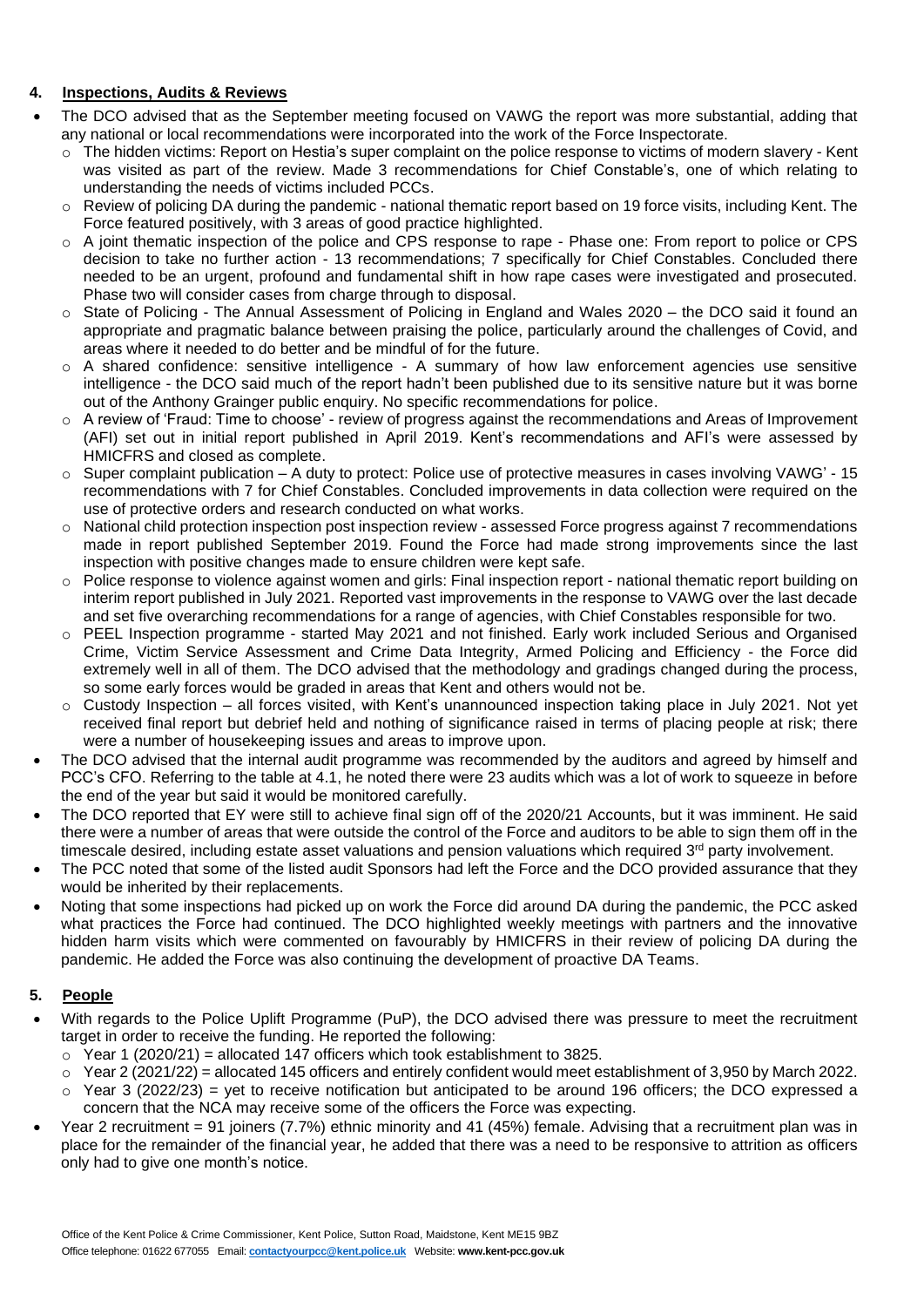- In terms of applications and diversity, the DCO reported that figures were strong and the pipeline in terms of people coming into the organisation equally good.
- The DCO noted that Investigate First was particularly strong for female recruits, making up 61% in 2019/202, 59% in 2020/21 and 54% in 2021/22 (year to date) as well as ethnic minority recruits.
- He reported that the PEQF programme had opened for applications in September and the first cohort would start in March 2022, adding that the Force was well structured and resourced to move to the programme.
- He said the Force was about to go into phase 4 of #MoreThanTheBadge with new media including TV, Pay Per Click and radio as well as a range of personal stories.
- In terms of absence, the DCO said April to September 2021 showed a slight increase compared to a very good record over a number of years, and particularly the Covid 19 pandemic period. He advised that the Force didn't particularly engage in punitive methods of managing absence but largely relied on line managesrs and the centre to provide expertise to develop health promotion and wellbeing sessions which were varied and well attended.
- Noting that 283 people were off sick, 90 with Covid, the DCO said the data was produced twice per day to ensure the Force could effectively manage its greatest resource – it's people.
- The PCC asked if the Force was receiving direct applications for the PEQF and the DCO advised that since it opened on 6 August, the Force had received 313 applications: 26 (8.3%) ethnic minority and 113 (36.1%) female. He also explained the programme was split in two:
	- $\circ$  PC Degree apprenticeship = 246 applicants 21 (8.5%) ethnic minority and 91 (37.0%) female;
	- $\circ$  Degree holder entry programme = 67 applicants 5 (7.5%) ethnic minority and 22 (32.8%) female.
- The DCO reported the Force had recently received the results from its Force wide staff satisfaction survey. Whilst yet to see the full report, he said in the main the findings were very positive and would be triangulated with the outcome of focus groups..

# **6. Finance**

- The DCO said the paper had been prepared in consultation with the PCC's CFO and expressed his thanks. He reported the following:
	- $\circ$  Investment plan or capital budget underspent by £4.2m due to some schemes rolling over to next financial year and having not received the bills for some larger projects.
	- o Revenue budget under pressure; savings plan in place for this year and building plan for next year. Projected overspend due to officer and staff pay and specifically the reduction in officer attrition and vacancy factor for staff. Awaiting settlement announcement as would determine extent of savings required next year, but likely to be £7- 10m dependant on what was included in the Grant.
	- o Non pay spend improved picture and overspend down to £100k, but issues within pay line for officers and staff largely owing to lack of attrition and non-funding of previous pay awards.
	- o Concerned about inflation, construction / material costs and semi-conductor shortages working at national level through Bluelight Commercial and regionally with procurement specialists, but likely some vehicles would run beyond acceptable mileage which would increase Force costs in terms of maintenance and servicing.
	- o Statement of Accounts pension and estate valuation outstanding but hoped would be resolved within the next week.
- The PCC said in the context of being one of the 10 lowest funded forces, having one of the 10 lowest council tax precepts, being the 6<sup>th</sup> biggest Force and unprecedented growth in demand, to be in the current position was difficult but also a reflection of the work that had gone on to try and manage it. Acknowledging that there were still some challenges, he added that a forecast overspend of £4.4m against a budget of £350m (less than 1.2%) was positive.
- The PCC asked how the savings plan was progressing and the DCO advised at pace with the Chief Constable assuming a considerable role in terms of leadership and the setting of boundaries. He said as the operational lead the DCC would provide an assessment of any proposals that may feature in next year's plan, but it would be difficult to avoid it involving people as only 17.7% of the budget was non-pay. He said there was a sophisticated and strong approach to filling current vacancies, but next year it would have to be different and more people focused to ensure the Force was able to live within its means.
- The DCO highlighted 2 important dates the Home Office settlement which would enable the savings plan to be refined and the PCC's precepting decision.
- The Chief Constable said he would be holding an away day with Chief Officers in January to go through the proposals.
- Recognising that energy and fuel bills were increasing, the PCC asked how resilient the Force was. The DCO stated that cost and market volatility was a big concern, with the Force seeing an exceptional increase of 70% between August and September in some energy bills. He said the Force's approach across the county was to do what it could but a number of buildings failed the opportunity to be converted to drive out green credentials; whilst there was more that could be done, the capital cost of doing so had to be balanced against other priorities. He added that the Force would do its very best in a market that was only going one-way and controlled ultimately in Eastern Europe. He also noted fuel bills would drive up other costs, and in turn supplier costs.